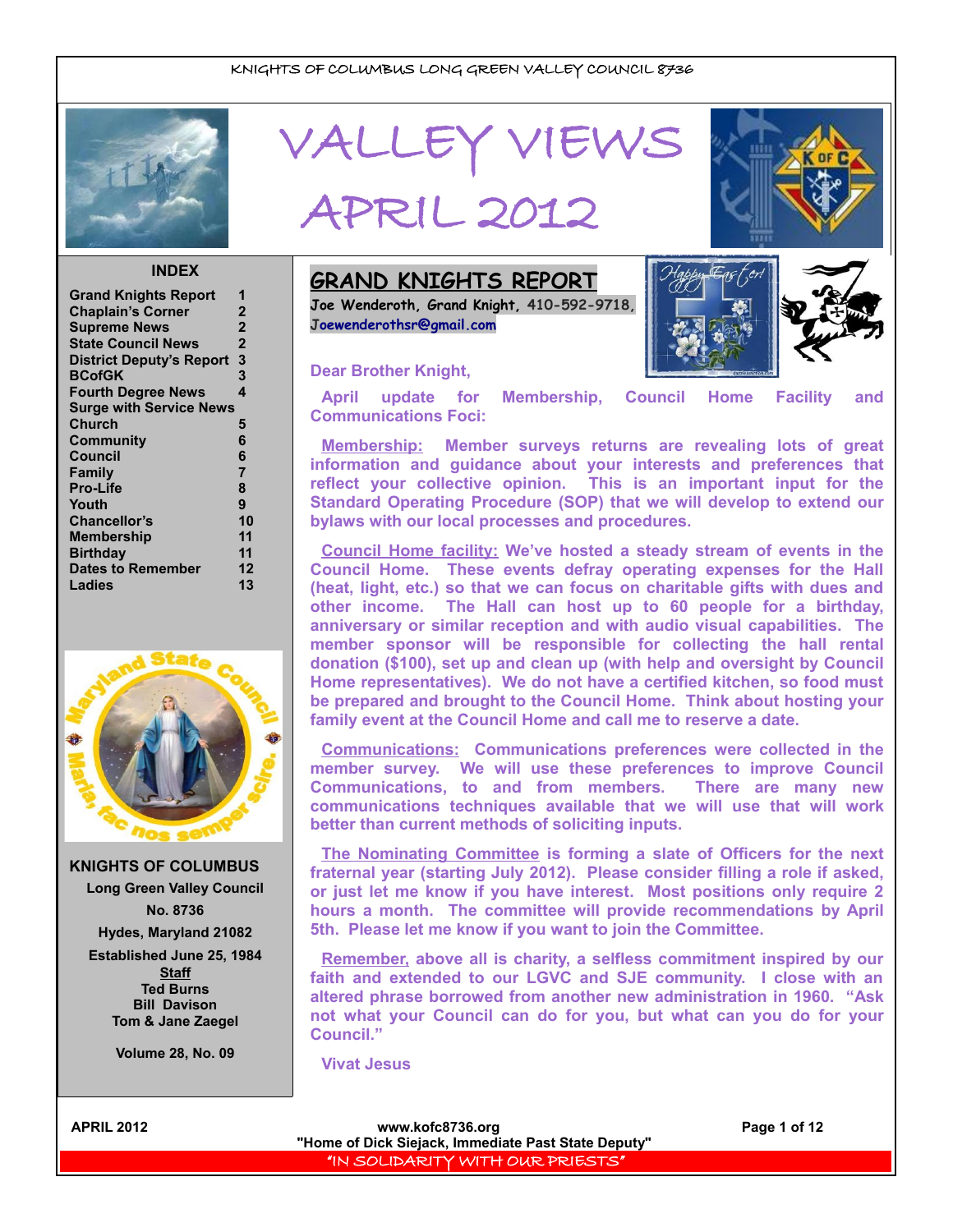

**The problem with remembering what happened in the past, and looking too much to the future is that we often miss out on the joys and beauty of today. We are grateful for our past mild winter, and we do look forward to summer. But today is springtime. A time of new life, new growth, a time of Resurrection. This month we celebrate Easter and we are an Easter people. By our baptism we share in the Resurrection. Today is the time to wipe away the ashes of Lent. Today is the day to rejoice and be glad. Today is our day with Jesus. Each day we include Jesus in our lives is a today to shout for joy.**

**Yesterday is the past, tomorrow is the future, but today is a GIFT. That is why we call it the present. What a great way to put it. May the peace of the risen Christ bless you today and in the future.**

## **SUPREME COUNCIL NEWS**

**In Service to One, in Service to All** 

The Knights of Columbus congratulates our Supreme Chaplain, Bishop William Lori on his appointment as Archbishop of Baltimore. His appointment to the Premiere See in the United States is a testament to his excellent spiritual, moral, intellectual and administrative leadership in the Diocese of Bridgeport and his leadership nationally as the Chairman of the USCCB's Ad Hoc Committee for Religious Liberty.

It is notable that his new archdiocese has a long tradition in the area of religious freedom. Baltimore's first Archbishop, John Carroll was a stalwart defender of religious liberty in the early United States and cousin of Charles Carroll - the only Catholic signer of the Declaration of Independence. In addition Baltimore is a city that is very important in the history of the Knights of Columbus. In Baltimore, our founder, Venerable Servant of God Father Michael McGivney, studied for the priesthood and was ordained in that city's Cathedral by then Archbishop James Gibbons in 1877.



## **STATE NEWS**

The Maryland Council is holding its Annual Convention on May 5-6 at the Princess Royale Hotel in Ocean City this year. Although time is running out, it is not too late to register to attend the convention, joining several members of our Council there. If interested, contact; Bill McMahon, 301-725-4007,

WEMcM@verizon.net

| www.kofc8736.org<br>"Home of Dick Siejack, Immediate Past State Deputy" | Page 2 of 12 |
|-------------------------------------------------------------------------|--------------|
| I "IN SOLIDARITY WITH OUR PRIESTS"                                      |              |
|                                                                         |              |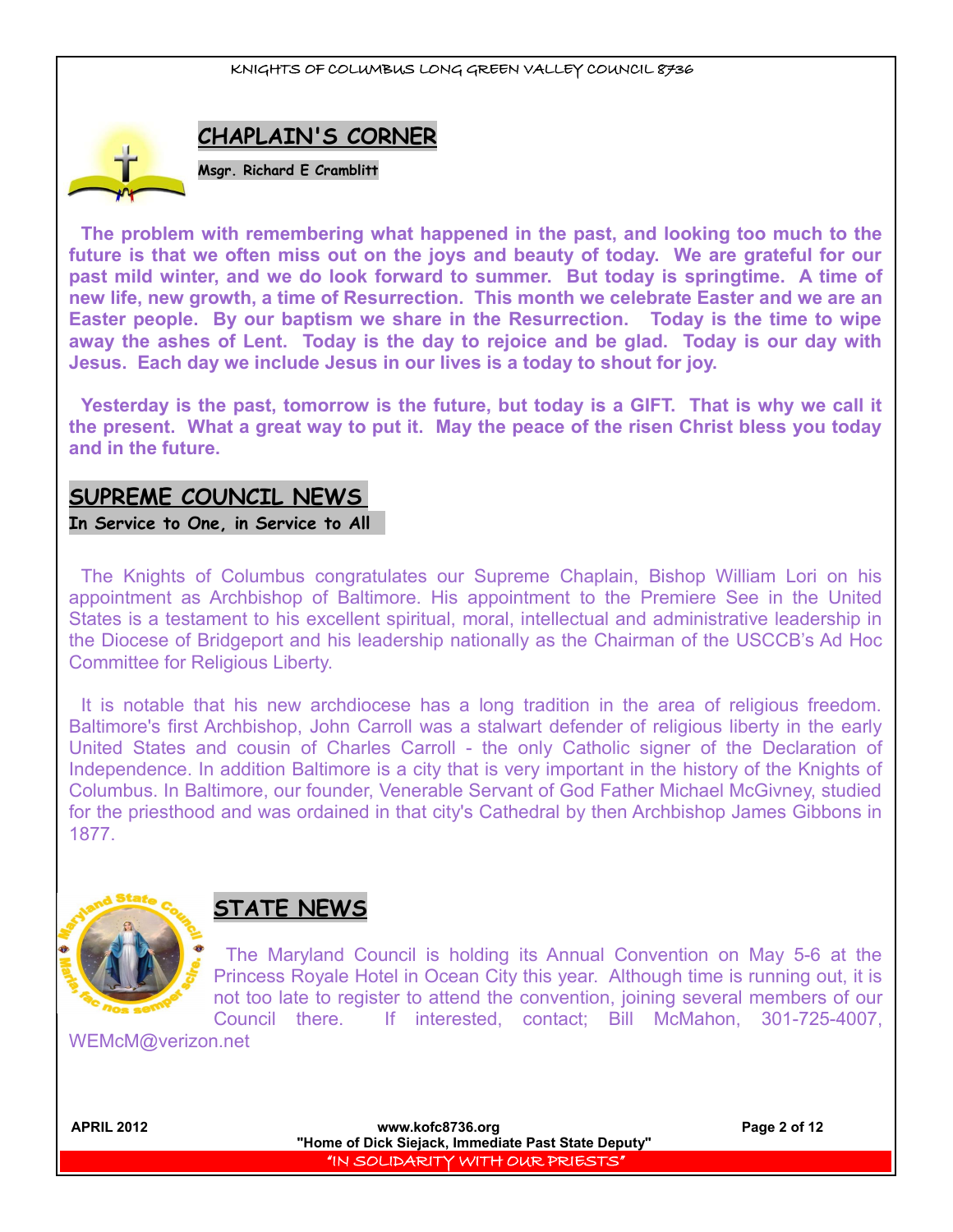## **DISTRICT DEPUTY REPORT**

#### **Jim Cross, PGK, 410-893-1266, James.cross@comcast.net**

| Every Council a Star Council (numbers as of 3/20/2012) |                |                |                 |                 |
|--------------------------------------------------------|----------------|----------------|-----------------|-----------------|
| #<br>Council                                           | <b>New</b>     | <b>Dropped</b> | <b>Net</b>      | Net Insurance   |
| /Goals                                                 | <b>Members</b> | Members        | Membership      | <b>Increase</b> |
|                                                        |                |                | <b>Increase</b> |                 |
| 8736 / 13-5                                            | 9              |                |                 |                 |
| $9815 / 8 - 3$                                         | 5              |                | 5               |                 |
| $10100 / 8 - 3$                                        |                | 6              | -6              |                 |
| 11372 / 17-6                                           |                |                |                 |                 |
| <b>District Total</b>                                  | 25             | 6              | 19              |                 |

**Star District Goals 32 New Members; 12 Insurance Members** 

**Congratulations to those that took their Third Degree at Columbus Gardens on March 16, 2012: Long Green: John Canoles, Dean Manzoni, John Bushman, John Sochurek, Robert Sapp. Mason Dixon: Matthew Robbins, Tom L Seiter, Joseph Genovese, Michael Palazzo, David Racine. Father Wolfe: Jim Hagner, Wayne Long, Jeff Perkins, Richard Bussey. This speaks well for the future of our Councils..** 

**A few key dates to remember: First Degree at Father Wolfe on April 16, 2012. First Degree at Long Green on May 22, 2012 Second Degree at Father Wolfe May 16, 2012. State Convention May 4-6, 2012.**

**Vivat Jesus! Jim Cross, District Deputy #4**

#### **BALTIMORE CHAPTER OF GRAND KNIGHTS Vince Grauso, FDD, PGK, PFN**

**The Apr. 12 Baltimore Chapter Meeting will be at Westminster Council 1393 at 8pm. Ladies are invited for the evening. There will be wine tasting and chocolate tasting. The speaker for the men will be Msgr. Farmer speaking on the Westminster Pregnancy Center startup.**

**Apr. 14- Baltimore Chapter Pro-Life Event at Archbishop Curley HS at 5pm - All Free. Showing of the movie Blood Money - The Business of Abortion - History behind Planned Parenthood 1 hr Concert by Caitlin Jane, Contemporary Music Star. There will also be a silent auction for those that wish to participate - any money raised will support the State Ultrasound Fund**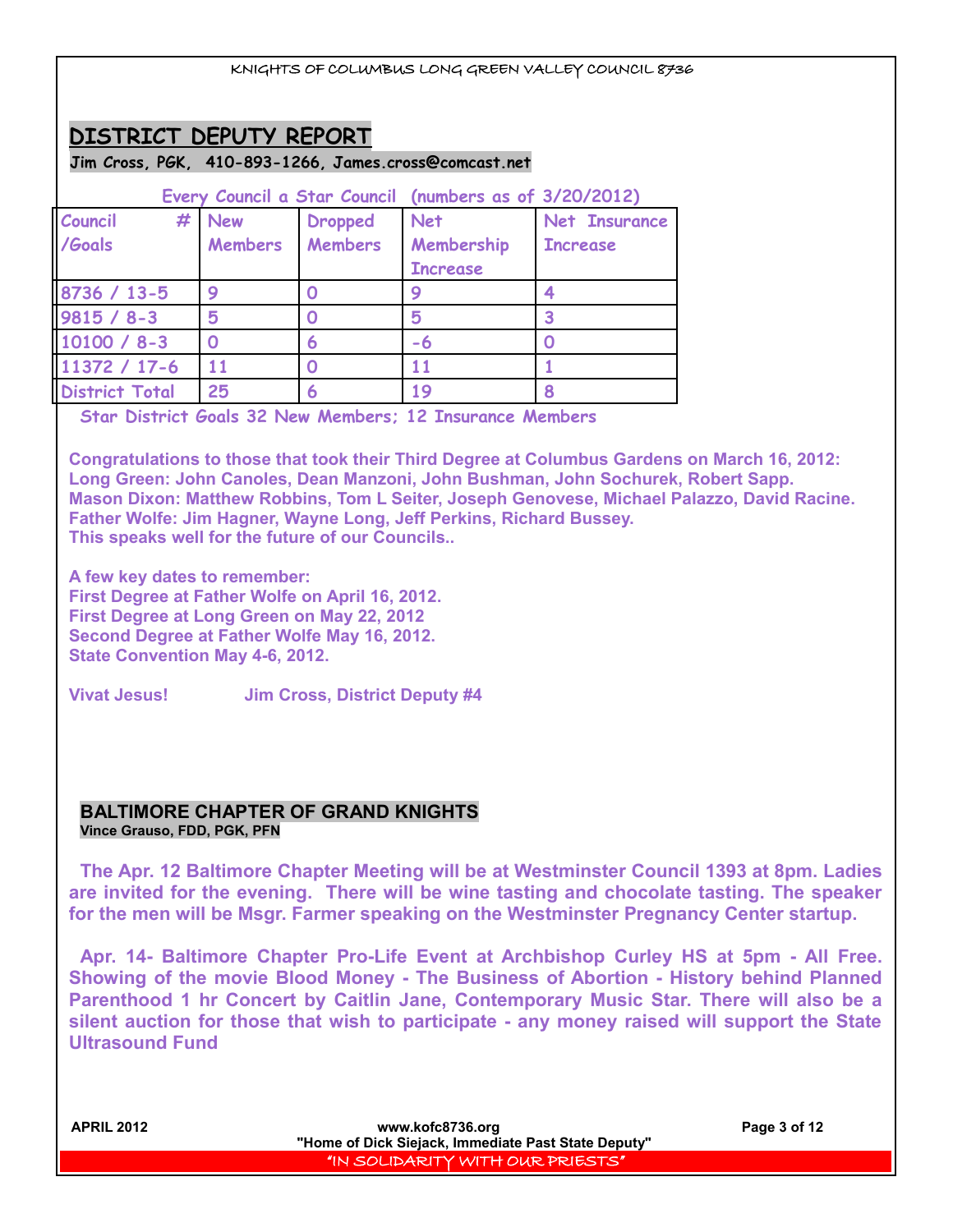

#### **FOURTH DEGREE NEWS Archbishop John Carroll Assembly 2378**

**Remember that we meet on the third Thursday of each month, meetings start at 7:00PM.**

#### **PROGRAMS DIRECTOR**

**Tom Zaegel, [tomzaegel1@comcast.net.](mailto:tomzaegel1@comcast.net), 410-557-4465**

**Marriage Act Referendum Petition Drive:**

**At the request of our Chaplain and Pastor of St. John the Evangelist Parish, Msgr. Rick Cramblitt, our Council has agreed to take the lead on the Marriage Bill Referendum Petition efforts. Our worthy State Deputy, Peter Davio, is encouraging the entire membership of the Knights of Columbus throughout the State of Maryland to get involved and help to not only get the referendum on the ballot in November, but also to defeat this outrageous and disgraceful bill that was passed by the MD State Congress and signed into law by Governor O'Malley a few weeks ago. Cardinal O'Brien has sent a letter to the Pastors of all Parishes throughout the State strongly encouraging them and their parishioners to conduct petition drives throughout the referendum period and to do all that we can to achieve a successful result for the petition drive. He also advised them that "the Knights of Columbus have generously volunteered to help parishes throughout the state organize this effort".**

**I have been appointed as not only the Long Green Valley Council leader, but also the Parish Advocate and coordinator. I attended one of the first training sessions for this assignment on March 17th, and subsequently briefed Msgr. Rick, his staff, and Grand Knight Joe Wenderoth.**

**I will be conducting training sessions for anyone wishing to volunteer to help with various planned efforts throughout the months of April and May. It is critical that we do our best to be consistent and compliant with the procedures established to insure that all signatures meet the requirements so that we can soundly and convincingly demonstrate our displeasure with the elected officials who passed this bill. It is extremely encouraging that we are united with the many churches and full breadth of denominations in the Judeo Christian religions throughout this state. This is not a Catholics only issue, and thus we have united behind and with the Maryland Marriage Alliance for this great effort. The Archdiocese of Baltimore, Washington D.C. and Wilmington as well as the Maryland Catholic Conference and Knights of Columbus have pledged our support to MMA and will work with and through them to defeat the Civil Marriage Protection Act.**

**Please note that the intent of this effort is not to ignore or down play the issues facing the gay and lesbian community. It is the manner in which the legislators have chosen to address the issues that we are fighting. We do not believe it is necessary to redefine the sacred term "marriage" in order to achieve their goals.**

**It is my sincere hope that you are wondering: "how can I help?" If you would like to help with soliciting signatures on the petitions, also known as a "circulator", I will be conducting training sessions at our Council Home over the next few weeks. You can also sign up and take training**

| <b>APRIL 2012</b> | www.kofc8736.org<br>"Home of Dick Siejack, Immediate Past State Deputy" | Page 4 of 12 |
|-------------------|-------------------------------------------------------------------------|--------------|
|                   | I "IN SOLIDARITY WITH OUR PRIESTS" !                                    |              |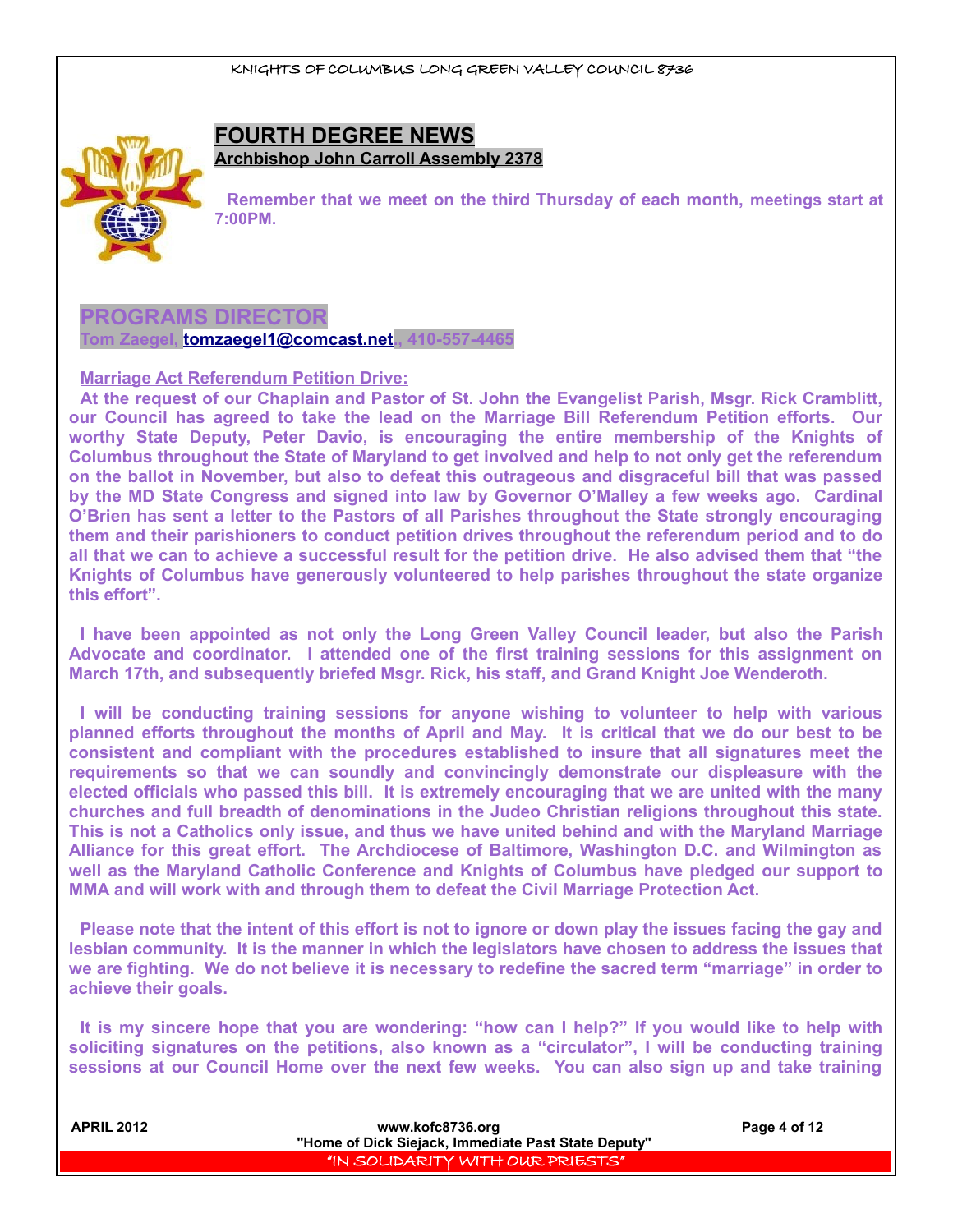**sessions at any of the locations being offered by the Maryland Marriage Alliance. Or you can sign up to help out and be proactive by going to their web site at www.marylandmarriagealliance.com. They will mail you your own personal petition and instructions. You can also learn more and keep up to speed on the effort via this web site as well as via the MCC Catholic Advocacy Network.**

**Parish and Council Plans for the months of April and May are as follows:**

**April 3 Primary Elections Day – There will be petition signing tables set up outside at the SJE Church polling location (church basement). Rep. Andy Harris campaign office is helping to coordinate petition drives at polling places throughout his district. While no longer in Andy Harris' district, we are still planning to do like-wise at this location, which historically gets 900 or more voters. We can use a lot of help on this day.**

**There will be bulletin inserts and reminders on several weekends in April. We will have petitions with circulators at the SJE School Race for Education Day on April 20th as well as at Grandparents Day open house on April 27th. The parish petition drives will take place after all masses on the weekends of April 28/29 and May 5/6. We will have a petition station at the Spring Fling on May 10, 11, and 12. Anyone wishing to get involved in any way is asked to contact me at tomzaegel1@comcast.net, or you can call me at 410-557-4465 or 410-746-7895. We will need tons of help for this huge effort.** 

## **CHURCH ACTIVITIES**

**Pat Donohue, 410-941-5025, [donohuepj@comcast.net](mailto:donohuepj@comcast.net)**

#### **Lenten Friday Fellowship Dinners**

**As mentioned in the March newsletter, the St. John's traditional "Soup & Stations" were modified this year and are now "Friday Fellowship Dinners." The menu has been adjusted from soup, bread, and water to soup, casseroles, and soda, with the potential of other adjustments as needed. Once again, the dinners were coordinated by Chris Deaver, the parish Director of AFF and we co- hosted in our Council Hall from 6-7pm, with Stations of the Cross following at 7pm in the Chapel. We got off to a slow start this season, but attendance picked up as the weeks progressed. Likewise the attendance at Stations grew to some of our largest crowds in many years. This is a great opportunity to support our parish and to share our facilities and fellowship with our parish families. Several Knights even brought casseroles on our designated night and all attending really appreciated our efforts.**

#### **Divine Mercy Sunday**

**Once again we will team up with SJE Parish for the celebration of the Feast of Divine Mercy on Sunday, April 15th. We will participate in the special service to be conducted in the Chapel and hope to see a large contingency from our council at this service. We will host a reception in our council home immediately following the service. Service will be in the Chapel starting at 5pm. There will be a light meal for all attendees in the council home following the service.**

#### **5th Sunday Mass**

**The next 5th Sunday Mass will be held on April 29th at 9am mass. We will again meet in the narthex and sit together in Church. Please wear something green along with your name tags. A reception in the Council Home will follow mass. We will provide breakfast casseroles, bagels, muffins, juice and coffee. A free will donation will be accepted to offset the cost of food. If you would like to bring a dish or something to help out, please let Pat or our GK know. This is a great opportunity to**

| <b>APRIL 2012</b> | www.kofc8736.org                                    | Page 5 of 12 |
|-------------------|-----------------------------------------------------|--------------|
|                   | "Home of Dick Siejack, Immediate Past State Deputy" |              |
|                   | I'IN SOLIDARITY WITH OUR PRIESTS" I                 |              |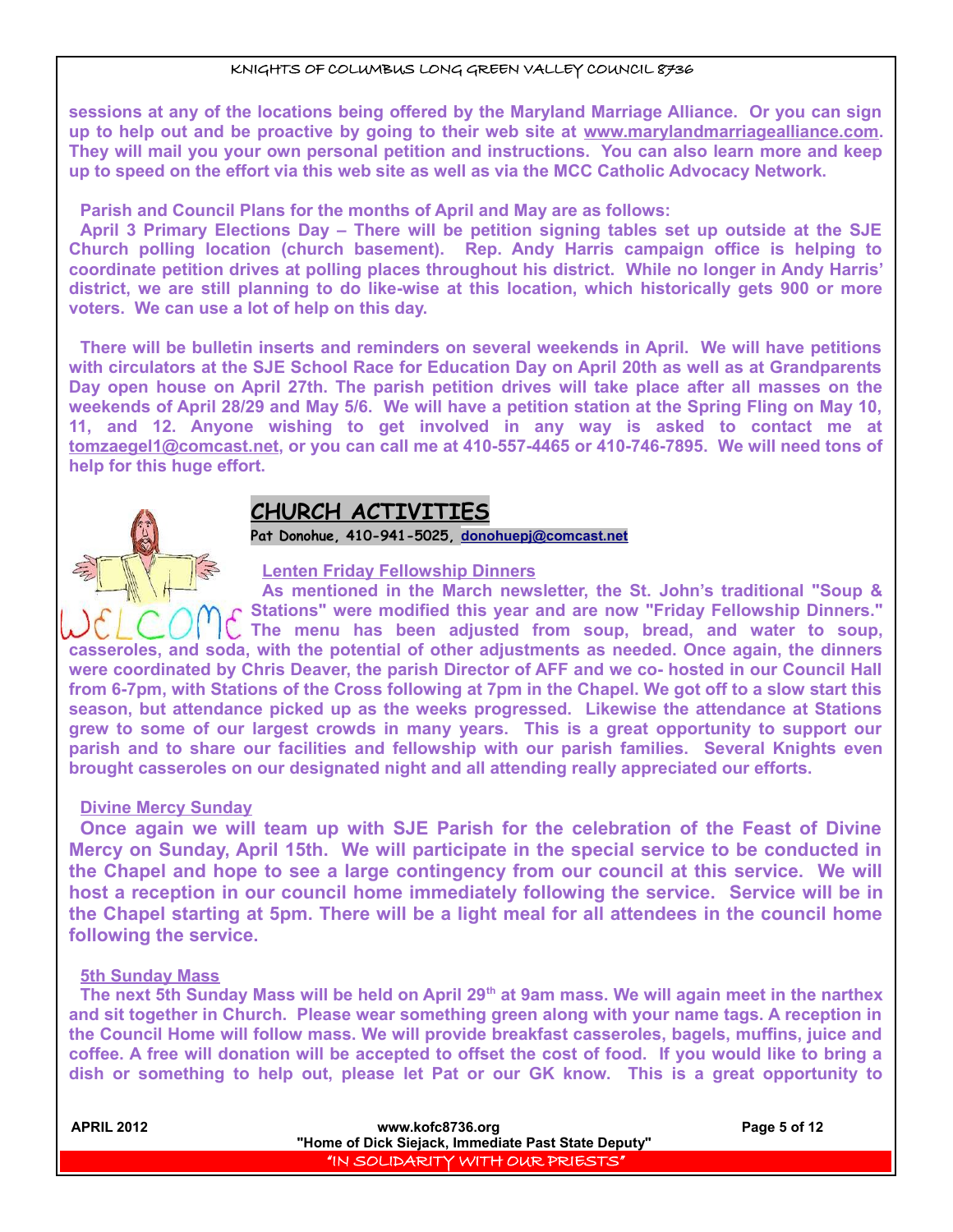**demonstrate our fraternalism for the parish as we come together to satisfy our Sunday obligation as well as to socialize afterwards. If you see a new member prospect, feel free to invite him and his family to join us.**

#### **Spring Fling Plans**

**The Parish Spring Fling is getting close. We will once again support this major parish fund-raiser by serving the adult beverages. The large kegerator will be moved from our council home and set up across from the bell tower this year, adjacent to the tables and tent for food service. We would also like to offer our support services to the crew from Fast Eddies to help serving the food. Please let Tom Rowan, Pat Donohue or the GK know if and when you can help.**

## **COMMUNITY ACTIVITIES**

#### **Ray Dietz, Director, 410 592 5377, [craytrek@comcast.net](mailto:craytrek@comcast.net)**

**On Tuesday, March 20th, GK Joe Wenderoth, DGK Bob Renshaw, and PGK Tom Zaegel visited the Msgr. Fitzgerald, Andy and Amy Middleton, and other staff at the Apostleship of the Sea Ministry office in Dundalk. As a result of the very successful Pancake Supper on Shrove Tuesday we were able to present them with a check for \$500 to support this very important Archdiocesan Ministry to visiting Seafarers throughout the Port of Baltimore. We also dropped off the books and religious articles that had been collecting in our office. Msgr. Fitzgerald never misses an opportunity to laud the efforts of our Council and the statewide support of the Knights of Columbus. We always enjoy our visits and learn something new every time we are with him. We plan to host him at our council and / or SJE Parish sometime in the future. If you would like to get involved in support of this ministry or just learn more about it, please contact Bill Bilo (410-560-1471) who is our council chairman for this area.**

#### **Blood Drive**

**June 2nd will be here before you know it. Please reserve this date on your calendar to donate blood at our council blood drive in support of the Red Cross. It will be held from 7a.m. to 1pm in the church hall. The process has been streamlined, and it is rare that it takes an hour for the entire process. You can schedule your personal donation time in advance, which will help us to plan and coordinate the event for maximum efficiency. We have been told that we move donors through faster and better than most of the main donation centers. Please plan to be there and help us make this another huge success for our community.**

## **COUNCIL ACTIVITIES DIRECTOR**

#### **Paul Weber, PGK, 410-879-0558,** apaulweber@verizon.net

**The 114th Annual Maryland State Convention of the Knights of Columbus is being held on May 4-6, 2012 at the Princess Royale Hotel in Ocean City, Maryland. Grand Knights and Delegates will be voting to elect state officers including a new State Warden. This position is being sought by four qualified brothers from across the state and the election promises to be extremely competitive.**

**The convention provides a platform for the State Council to conduct the necessary business in accordance with the current State Council By-laws. It also offers a wonderful opportunity to demonstrate fraternity by enjoying the many social activities that will be a part of the gathering. If you have never attended this convention, you should consider being a part of an exciting weekend in Ocean City. Long Green Valley Council is always well represented at this event and our members and their families always look forward to this event.**

| <b>APRIL 2012</b> | www.kofc8736.org                                    | Page 6 of 12 |
|-------------------|-----------------------------------------------------|--------------|
|                   | "Home of Dick Siejack, Immediate Past State Deputy" |              |
|                   | I "IN SOLIDARITY WITH OUR PRIESTS" I                |              |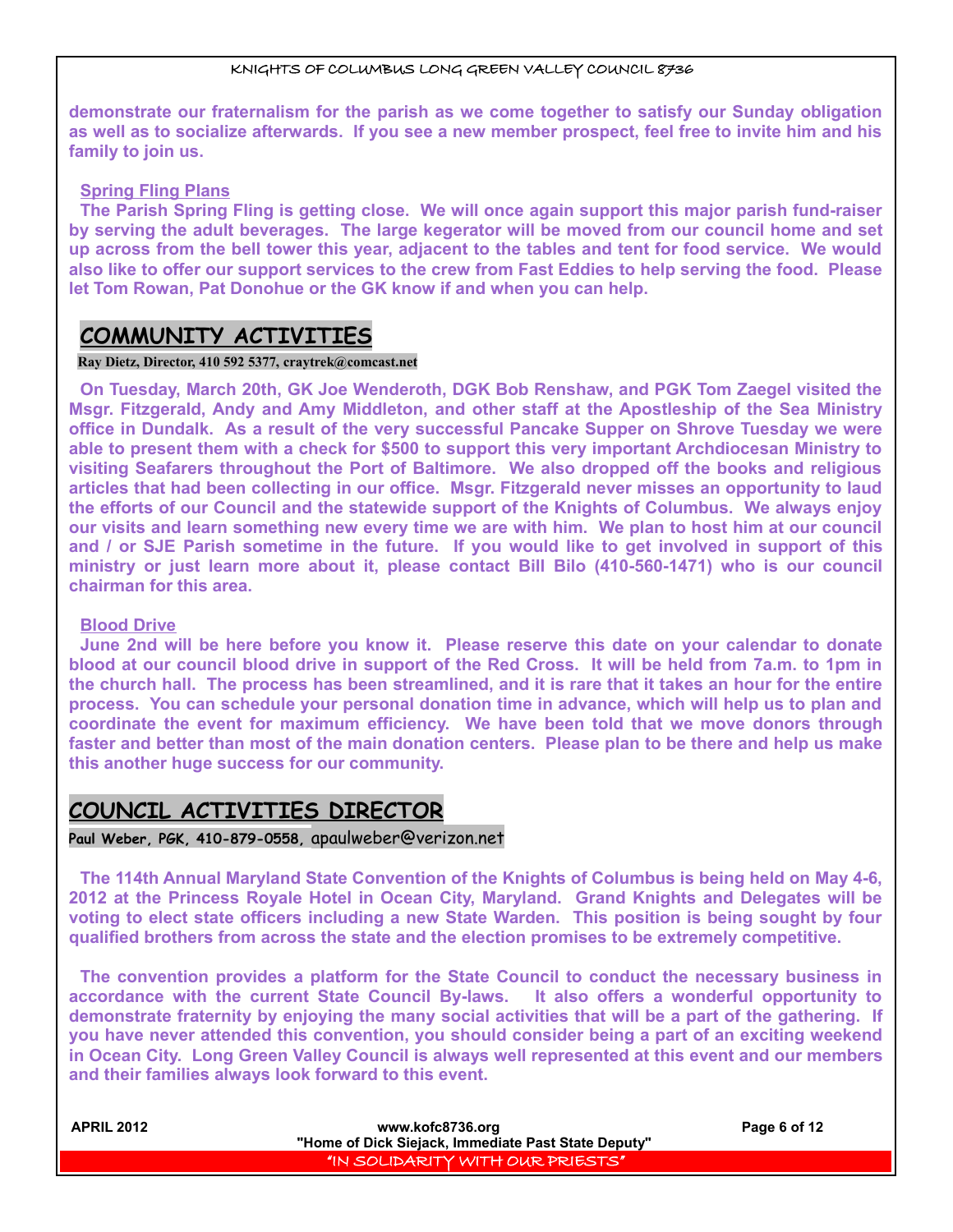**The nominating committee is looking for brothers to step up and serve the council as an officer, a director or a chairman. If the council is to continue our service to the church and our communities, we need members with new ideas and energies to assume leadership positions. Anyone interested in using their talents in these capacities should contact GK Joe Wenderoth.**

**The council's First Degree Team needs a few members to serve as understudies for the five speaking positions. The only qualifications needed are the ability to memorize and to be available for the four scheduled degrees each year. Why not give it a try!!! Contact Paul Weber for details.**

#### **Lunch Bunch (Bob Renshaw, DGK)**

**The Lunch Bunch continues to provide an opportunity to socialize with brother Knights and to catch up on the activities of the Council. This past month was attended by 12 members and we particularly appreciated a cameo appearance by our Chaplain, Msgr. Rick. Everyone enjoyed a lunch of shrimp salad and chips.**

**We have cards and games available as well as the use of the big screen TV. Most people, however, are too busy reminiscing and catching up with old friends. If anyone has any suggestions or special interests, let us know and we may be able to include them in our day time activity. Likewise, if you want to participate but need transportation, give Bob Renshaw a call (410-592-8406) and he will match you up with someone nearby.**

**We meet on the third Thursday of each month at 11:30. The information portion of the meeting is generally over by noon which leaves plenty of time to socialize. We hope to you on the 19th of April.**



## **FAMILY ACTIVITIES**

**Family of the Month – Ray and Margie dietz Community Activities Chairman Ray Dietz has been a welcome addition to our Program Team this year. Ray has taken charge of several of our traditional community**



**activities and led his Community team through successful events.**

**For several years Ray has scheduled, planned, organized and conducted our parish wide Red Cross Blood Drive activities for the Council, parish and community. For each drive he recruits a team of about fifteen volunteers, coordinates with and accommodates the Red Cross team of about a dozen and schedules use of St Johns Church Hall to hold the Blood Drive. Ray leads the Council effort to conduct two such events each Council year, one in the fall and another in the spring. Over the previous two events they collected approximately 125 pints of blood.**

**Ray has also led our Council Tootsie Roll Drive to benefit mentally disabled citizen support groups such as Camp Glow. This year we raised approximately \$750. Tootsie Rolls are a signature Knights of Columbus activity.**

**Our Apostleship of the Sea initiative is also a Community activity. Our participation has been steady, but this year it seems to be ramping up. Ray and others attended the Dedication of the AoS renovated operations center in Dundalk. Recently we visited again to contribute \$500 from our Spaghetti Dinner proceeds. Brother Bill Bilo is now taking on an enhanced role for the Council at AoS.**

| <b>APRIL 2012</b> | www.kofc8736.org                                    | Page 7 of 12 |
|-------------------|-----------------------------------------------------|--------------|
|                   | "Home of Dick Siejack, Immediate Past State Deputy" |              |
|                   | "IN SOLIDARITY WITH OUR PRIESTS"                    |              |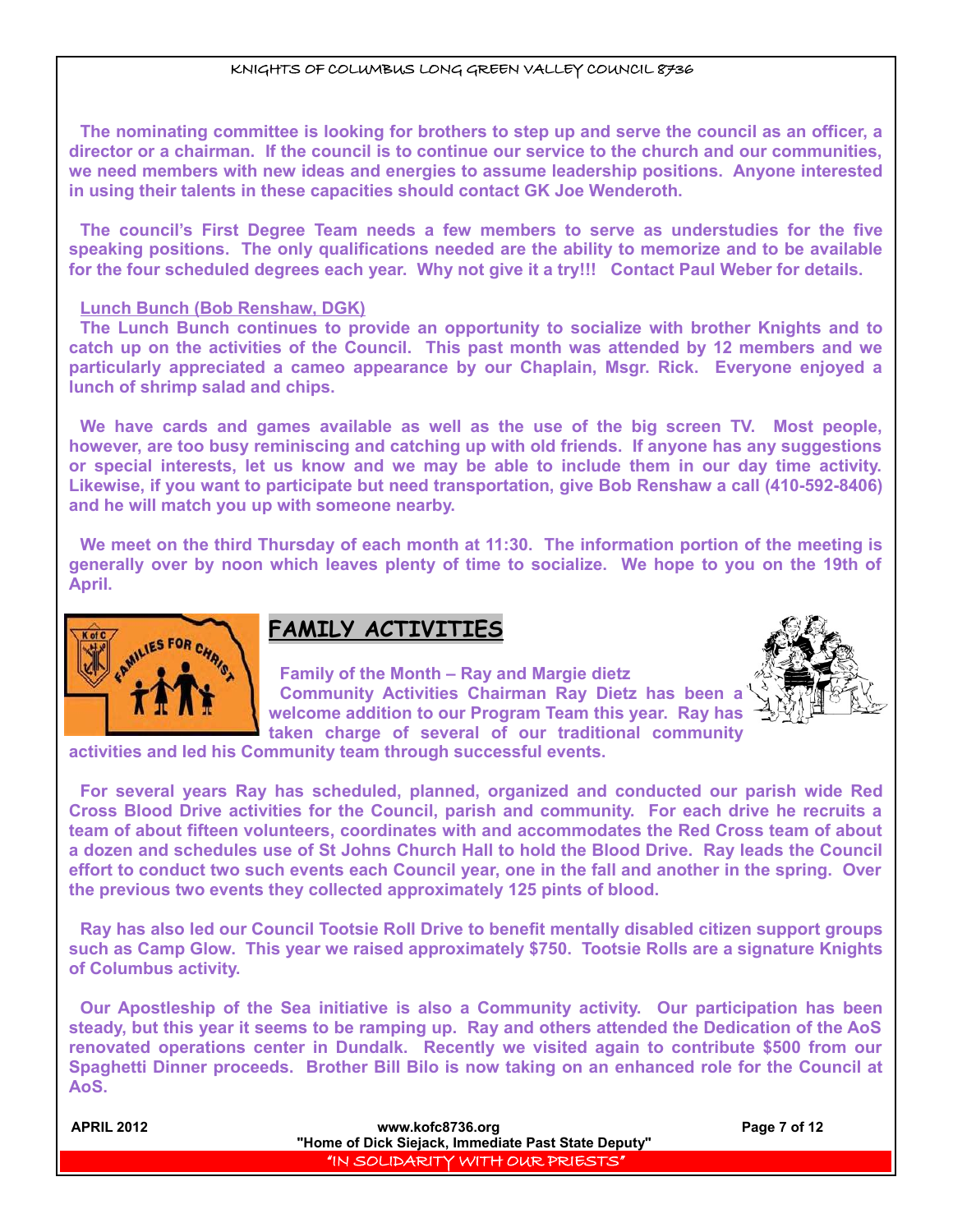**In addition to these Community activities, Ray has also assisted in several Long Green Valley Council Tailgate Parties, providing support and recruiting attendees. The Tailgate Parties for Ravens Game help support the costs of our Council Home operation so that other events for charitable purposes are more successful and provide more funding directly to our selected charities.**

**Ray has actively supported the Boy Scouts, and has helped and guided his son to achieve the prestigious level of Eagle Scout.**

**Ray's wife Margie is a long term member of St John the Evangelist Church choir and devoted wife and mother. Ray and Margie have 2 children. Because Ray is truly an asset to Long Green Valley Council and for the many good works that he and Margie perform, they are a worthy Family of the Month for April 2012!**

## **CULTURE OF LIFE ACTIVITIES**

**100,000 Rosaries for the Unborn Presentation** 

**As previously noted in our newsletter last month and in the Catholic Review, the Knights of Columbus were leading an initiative to collect 100,000 pledges for rosaries to be prayed during the month of March. This prayerful Pro-Life effort culminated on March 18th with the announcement at the Pro-Life Mass at the Basilica of the National Shrine of the Assumption of the Blessed Virgin Mary by our State Director of Pro-Life Activities, Larry Grayson, that we had collected 157,083 pledges.**

**"We're fighting evil, and we have to have a weapon to fight the evil", Grayson was quoted in the Catholic Review. "What better than the rosary? Our Blessed Mother has told us repeatedly to say it, and if we do, she's going to hear us."**

**If you pledged, please don't forget to satisfy your pledge. If you didn't pledge, please join us anyway and add your prayers as well. "***Accept, O Mary, this renewed pledge of fealty and devotion of thy servants, the Knights of Columbus."*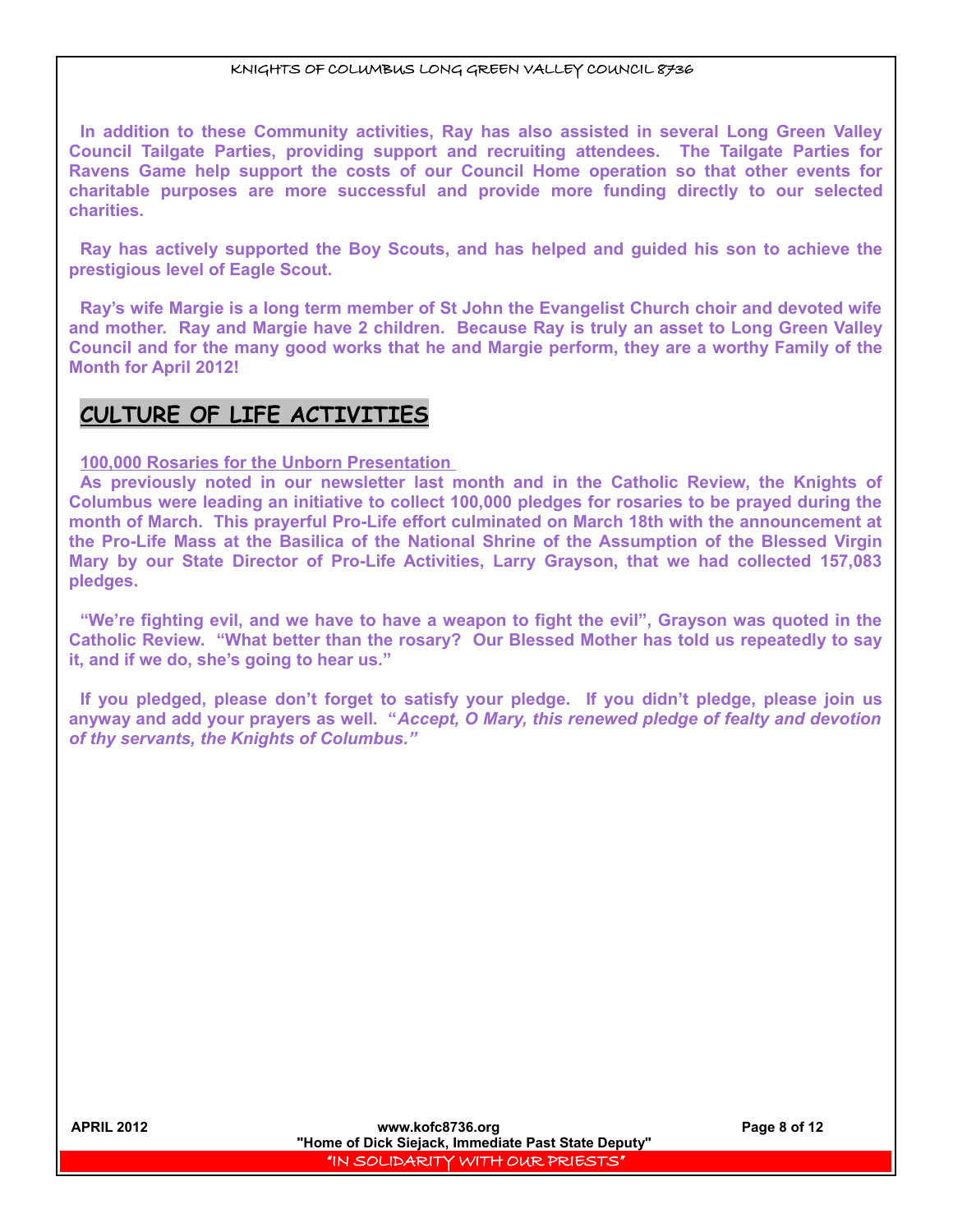## **Youth Activities**

 **Joe Owens PGK, Phone: 410 557 6860, e-mail:** [kcjto@comcast.net](mailto:kcjto@comcast.net)

## **State Basketball Free Throw Competition (Joe Wenderoth, GK)**

**The Basketball Free Throw Contest is completed for another year, though we haven't scheduled the awards distribution yet. We had six local winners this year and one was a District Champion as well. We were fortunate to gain the collaboration of the St Johns School teams coaches who facilitated the contest location, time and assembly of contestants. This arrangement will be valuable in the future.**

| <b>Matthew Jones 14</b> | <b>Kayleigh Deelmann</b> | <b>14 * District Champion</b> |
|-------------------------|--------------------------|-------------------------------|
| <b>Jeffrey Brady</b>    | <b>Parker Day</b>        | 13                            |
|                         |                          |                               |

**Max Moxey 12 Genevieve Simmons 12**

**Thanks to Brothers Joe Wenderoth, Jim Cross and John Stansfield for conducting the contest.**

## **Knights Supporting SJE School**

**There are two more events coming in April that will need our support. First, on Friday April 20 there will be a major fund raising program held for the school. It is the Race for Education that is hosted by the HASA which allows the school parents, relatives and community at large to sponsor the school children as they run laps on the parish campus. A web site has been set up to distribute information and allow sponsor/donation registration. Also there are some special student and family incentives being offered. We will host a pizza party for the winning middle school class in our council home. The date has not been finalized at this time. Knights are needed to help with administration activities, parking management and other Race Day support. If you can help, please contact Tom Zaegel at (410) 746-7895 or tomzaegel1@comcast.net.**

**The Second Event is the following Friday, April 27, which is the open house for Grandparents day. This is a special day which allows the grandparents of the students to see the children to show off their skills and to witness the tremendous educational benefits provided. The Knights will be handling the parking control and safety management throughout the day. This will be more challenging than the recent parents open house we handled. We are trying to set up shifts this time so some of us do not have to give up our whole day. Please contact Joe Wenderoth or Tom Zaegel if you can help out on this day as well.**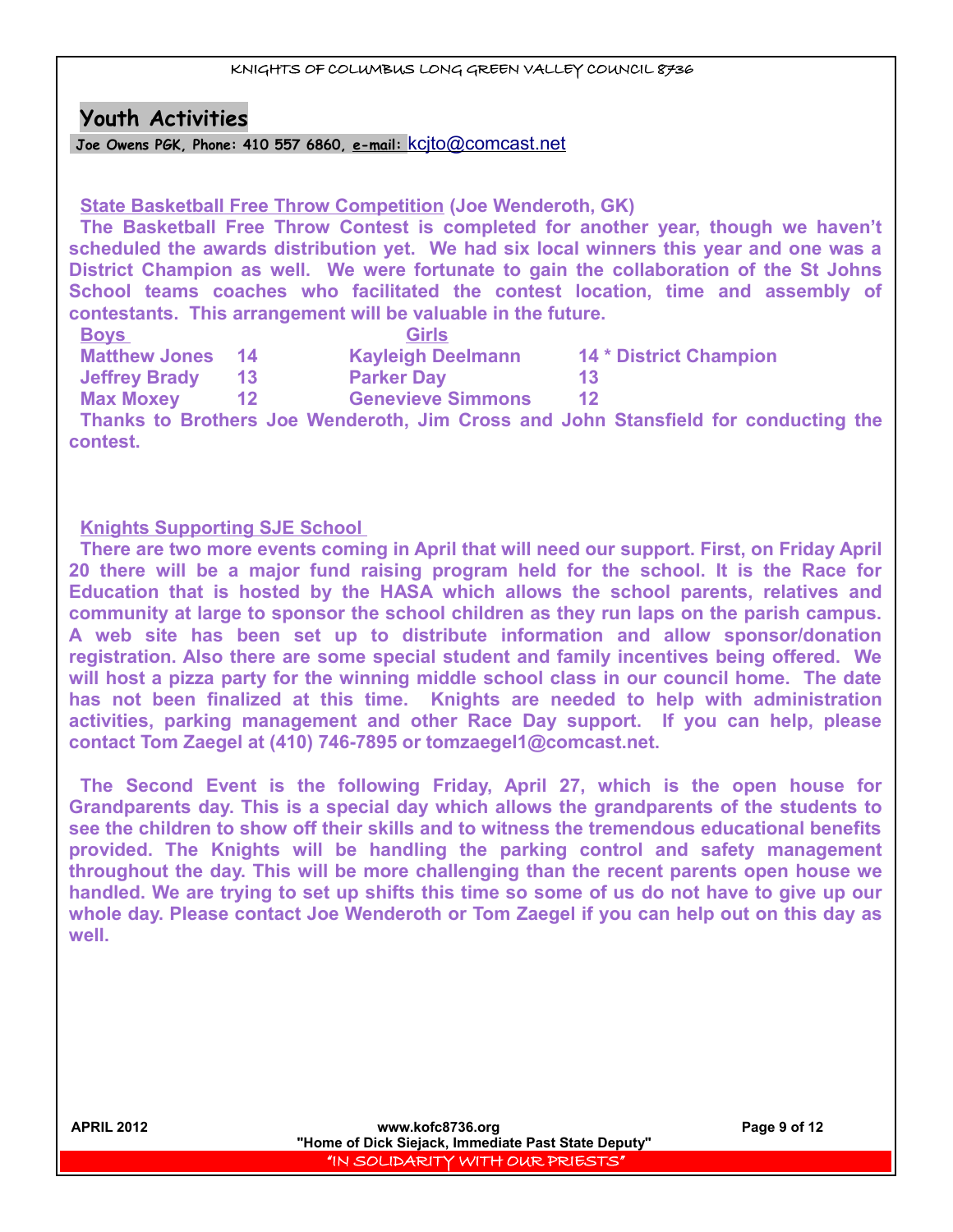## **CHANCELLOR'S REPORT**

**Bob McGraw, Work 410-887-1828, Cell/Text 443-299-7732, E-mail: [rsmcgraw@verizon.net](mailto:rsmcgraw@verizon.net)**



**Feel free to contact me if you know of any brother or family member that is in need of prayers.** 

**Please continue to pray for the following:** 

**Brothers: John Robinson Msgr. John Collopy Joe Owens Mike Sallese Chuck Valle**

**Relations: Tory Robinson, Wife of Brother John Robinson Angela Sallese, Sister of Brother Mike Sallese Rose Schmidt Granddaughter of Brother Jim Schmidt Sr. Joseph Kruse Sr., Father of Brother David Kruse Amanda Polk, Daughter-in-Law of Brother Larry Polk Ann Hughes, Mother-in Law of Brother Joe Wenderoth Mary Cyphers, Wife of Brother Bob Cyphers Michelle Birdsall, Daughter of Brother William Kanotz Tricia Siejack and Baby Arietta Siejack, Granddaughter of Brother Dick Siejack**

**DECEASED: Brother Gilbert Adelhardt**

 **NOTE: We have no system of routinely identifying those people whose health has improved to the point that they no longer need to be on the prayer list. Consequently, at the end of each quarter, we will delete all names that have been on the list for three or more months. Anyone with a request should contact the Chancellor, Bob McGraw, at either of the above addresses and they will be listed/reinstated on the prayer list.**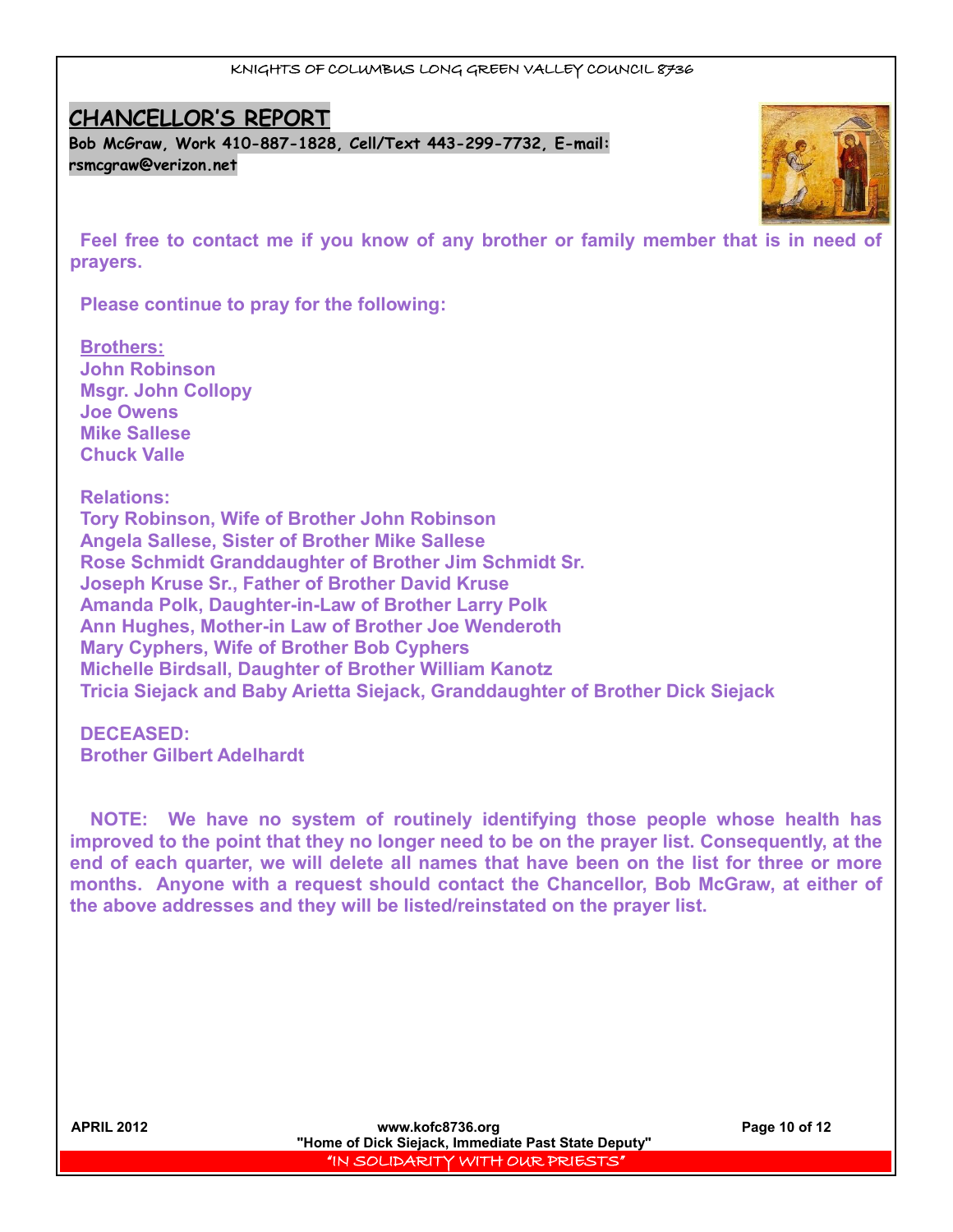## **MEMBERSHIP DIRECTOR"S REPORT**

**Dick Siejack, IPSD, 410-557-9298, [rvsiejack@aol.com](mailto:rvsiejack@aol.com)**

#### **Brothers,**

**Special congratulations to Brothers John Bushman, John Canoles, Dean Manzoni, Rob Sapp and John Sochurek who took their 3rd Degree at Cardinal Gibbons Council on 3/16/12. We extend our best wishes to them and their families as they completed their Knighthood journey.**

**As reported in last month's newsletter, LGVC will hold a 1st Degree on 3/27/12 and we expect to have several candidates to take this Degree as well as becoming new members in our Council. Further information will be reported in the May newsletter.**

**April leads us into the final quarter of this fraternal year. It is perhaps the most critical time of the year as we focus on meeting our Councils goals and quotas as part of the Fr. McGivney, Founders and Columbian requirements. Time is quickly running out, as we direct our full recruitment and retention efforts into high gear. If we wait any longer, we will make meeting our goals extremely difficult. Yes, we are getting so close and with a little more determination, our Council will achieve the most prestigious award, namely the Star Council Award.**

**We continue to ask you to carry a Form #100 Membership Application with you at all times and ask a Catholic man and his Family to join our Council. Please remember…..the easiest way to get someone to be a Knight is to ask him!**

**In closing, we commend you for the hard work and fine efforts put forth so far this year in the spirit of promoting membership and retention. On behalf of the Membership and Retention Team, we wish you and your Family a very Happy and Holy Easter.**

**"May the good Lord continue to touch your heart with love and mercy."**

**Vivat Jesus**



## **APRIL BIRTHDAYS**

| <b>BIRTHDAYS:</b>      |    |                        |    |
|------------------------|----|------------------------|----|
| <b>Carroll McComas</b> | 02 | <b>Rob Vacek</b>       | 03 |
| <b>Tom Wojcik</b>      | 05 | <b>Larry Flynn</b>     | 11 |
| <b>Sam Gibson</b>      | 11 | <b>Frank Budzynski</b> | 12 |
| <b>Craig Messenger</b> | 13 | <b>Ted Burns</b>       | 16 |
| <b>Tom Romanko</b>     | 24 | <b>Bob Torr</b>        | 27 |
| <b>John Schlee</b>     | 28 |                        |    |
| <b>ANNIVERSARIES:</b>  |    |                        |    |

| <b>Mike &amp; Jane Sallese</b> | 12 (37 years)        |
|--------------------------------|----------------------|
| <b>Tom &amp; Joan Wagner</b>   | 16 (46 years)        |
| <b>Ted &amp; Mary Burns</b>    | <b>15 (40 Years)</b> |

**APRIL 2012 www.kofc8736.org Page 11 of 12 "Home of Dick Siejack, Immediate Past State Deputy"**  "IN SOLIDARITY WITH OUR PRIESTS"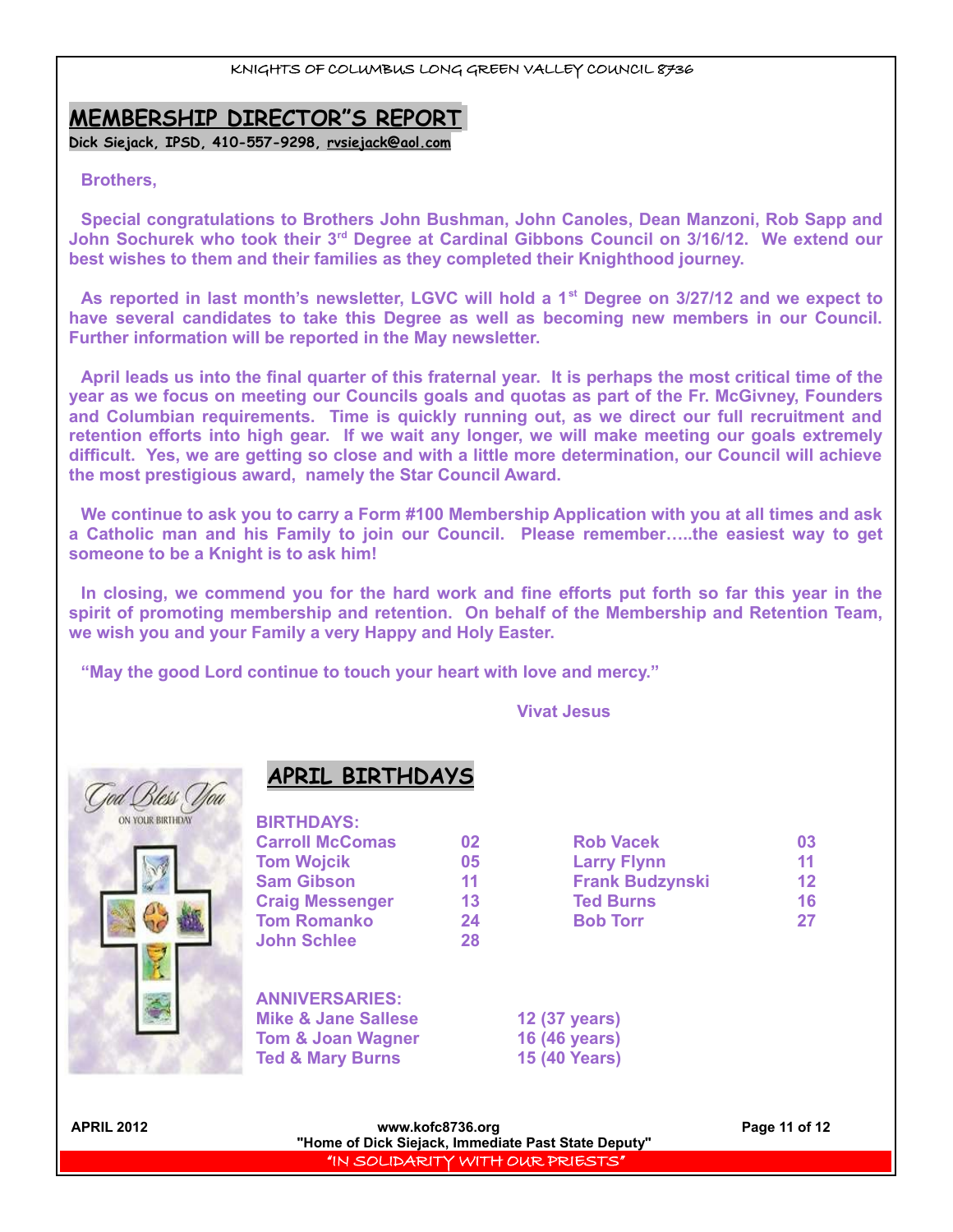## **DATES TO REMEMBER**

#### **APRIL**

| DATE DAY |                         | <b>TIME</b>              | <b>ACTIVITY</b>                                          | <b>LOCATION</b>               |
|----------|-------------------------|--------------------------|----------------------------------------------------------|-------------------------------|
| 01       | Sun.                    |                          | <b>PALM SUNDAY</b>                                       |                               |
| 03       |                         |                          | <b>NO KNIGHTS LADIES MEETING IN APRIL</b>                |                               |
| 03       | Tues.                   |                          | <b>Election Day</b>                                      |                               |
| 05       | Thurs.                  |                          | <b>HOLY THURSDAY</b>                                     |                               |
| 06       | Fri.                    |                          | <b>GOOD FRIDAY</b>                                       |                               |
| 08       | <b>Sunday</b>           |                          | <b>HAPPY EASTER</b>                                      |                               |
| 10       | Tues.                   | 8:00 PM                  | <b>Business Meeting</b>                                  | <b>Council Home</b>           |
| 12       | Thurs.                  | 7;00 PM                  | <b>Officers Meeting</b>                                  | <b>Council Home</b>           |
| 12       | Thurs.                  | 8:00 PM                  | <b>BCGK Meeting</b>                                      | <b>Westminister Council</b>   |
| 13       | Fri.                    | 6:30 PM                  | <b>Ladies Cash in the Attic</b>                          | <b>Council Home</b>           |
| 14       | Sat.                    | 5:00 PM                  | <b>BCGK Auction/Movie</b>                                | <b>Archbishop Curley HS</b>   |
| 15       | Sun.                    | 5:00 PM                  | <b>Feast of the Divine Mercy</b>                         | <b>St. Johns Chapel</b>       |
| 19       | Thurs.                  | 11:30 AM                 | <b>Lunch bunch</b>                                       | <b>Council Home</b>           |
| 19       | Thurs.                  | 8:00 PM                  | <b>ABJC Assembly Meeting</b>                             |                               |
| 20       | Fri.                    | <b>7:00 AM</b>           | <b>Race for Education</b>                                | <b>St. Johns School</b>       |
| 21       | Sat.                    | <b>1:00 PM</b>           | <b>State Council Catholic Bee</b>                        | <b>St. Michaels, Mt. Airy</b> |
| 24       | Tues.                   | 8:00 PM                  | <b>Social Meeting</b>                                    | <b>Council Home</b>           |
| 27       | Fri.                    | 7:00 AM                  | <b>Grandparents Day Open House</b>                       | <b>St.Johns School</b>        |
| 28/29    | <b>Sat./Sun. Masses</b> |                          | <b>Marriage Act Referendum Petition Drive SJE Church</b> |                               |
| 29       | Sun.                    | 9:00 AM                  | <b>Fifth Sunday Mass</b>                                 | <b>St. Johns Church</b>       |
|          |                         |                          |                                                          |                               |
|          |                         |                          |                                                          |                               |
|          |                         |                          | <b>MAY</b>                                               |                               |
| 01       | Tues.                   | 7:00 PM                  | <b>Ladies May Devotions</b>                              | <b>St. johns Chapel</b>       |
| 03       | Thurs.                  | <b>7:00 PM</b>           | <b>Officers Meeting</b>                                  | <b>Council home</b>           |
| 03       | Thurs.                  |                          | <b>Convention Golf Tournament</b>                        | <b>Ocean City</b>             |
|          | 04/06 Fri./Sun.         |                          | <b>STATE CONVENTION</b>                                  | <b>Ocean city</b>             |
|          | 05/06 Sat./Sun. Masses  |                          | <b>Marriage Act Referendum Petition Drive SJE Church</b> |                               |
| 08       | Tues.                   | 8:00 PM                  | <b>Council Business Meeting</b>                          | <b>Council Home</b>           |
| 10       | Thurs.                  | 8:00 PM                  | <b>BCGK Meeting</b>                                      | <b>Corpus Christi</b>         |
|          | 10-12 Thurs.-Sat.       |                          | <b>Spring Fling</b>                                      |                               |
|          | 12/13 Sat./Sun.         |                          | <b>Mothers Day &amp; Marigold Distribution</b>           | <b>SJE Church all Masses</b>  |
| 17       | Thurs.                  | 11:30AM                  | <b>Lunch Bunch Social Meeting</b>                        | <b>Council Home</b>           |
| 17       | Thurs.                  | 8:00 PM                  | <b>ABJC Assembly Meeting</b>                             | <b>Fr. O'Neill Council</b>    |
|          |                         | 19/20 Sat/Sun All Masses | <b>Membership Weekend Blitz</b>                          | <b>SJE Church all Masses</b>  |
| 22       | Tues.                   | 8:00 PM                  | <b>Social Meeting/1st Degree Exemplification</b>         | <b>Council Home</b>           |
| 25       | Sun.                    |                          | <b>Knights of Columbus Founders Day</b>                  |                               |